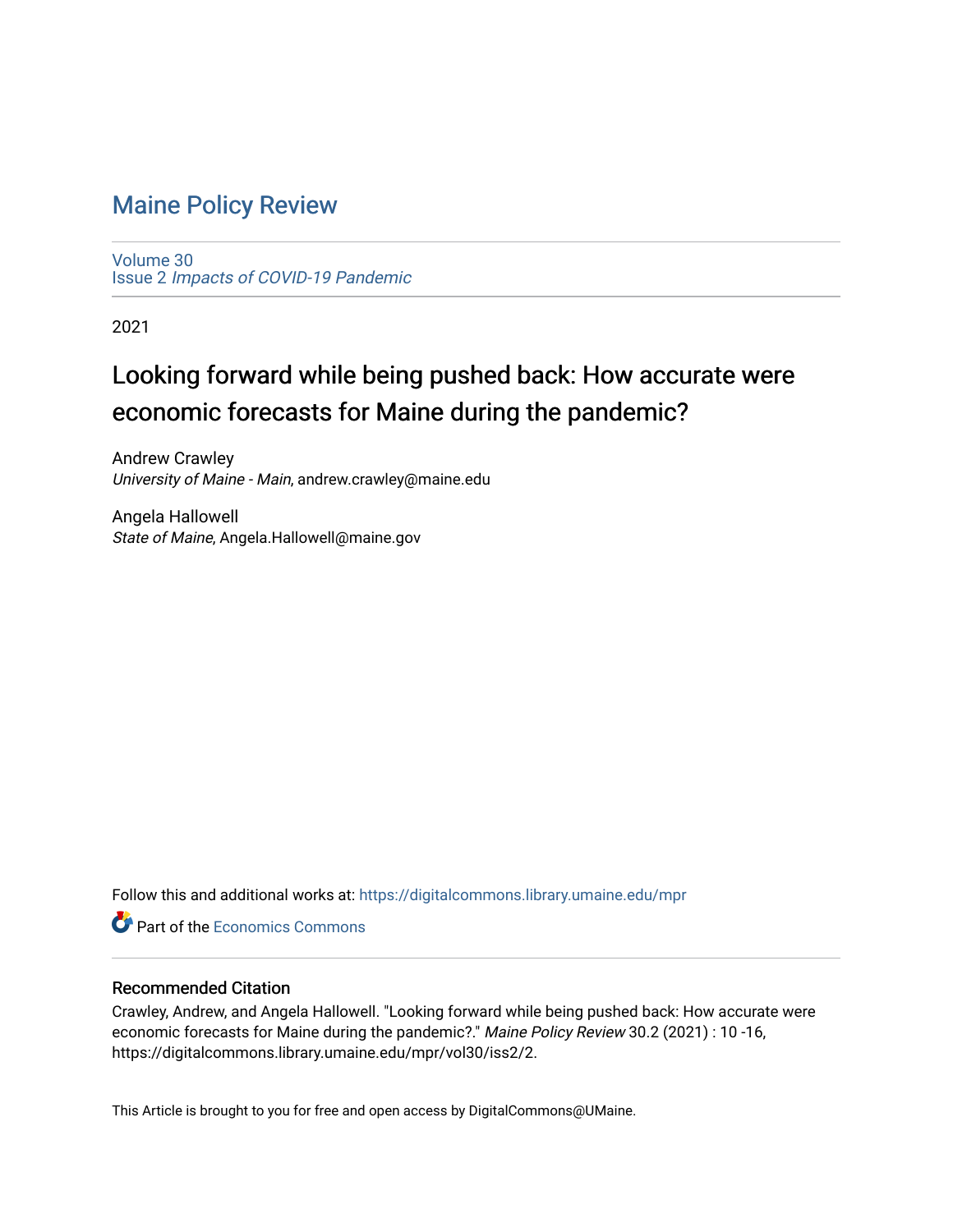## Looking forward while being pushed back: How accurate were economic forecasts for Maine during the pandemic?

### Cover Page Footnote

Crawley's research program is funded, in part, by Hatch Project #1016274 from the USDA National Institute of Food & Agriculture.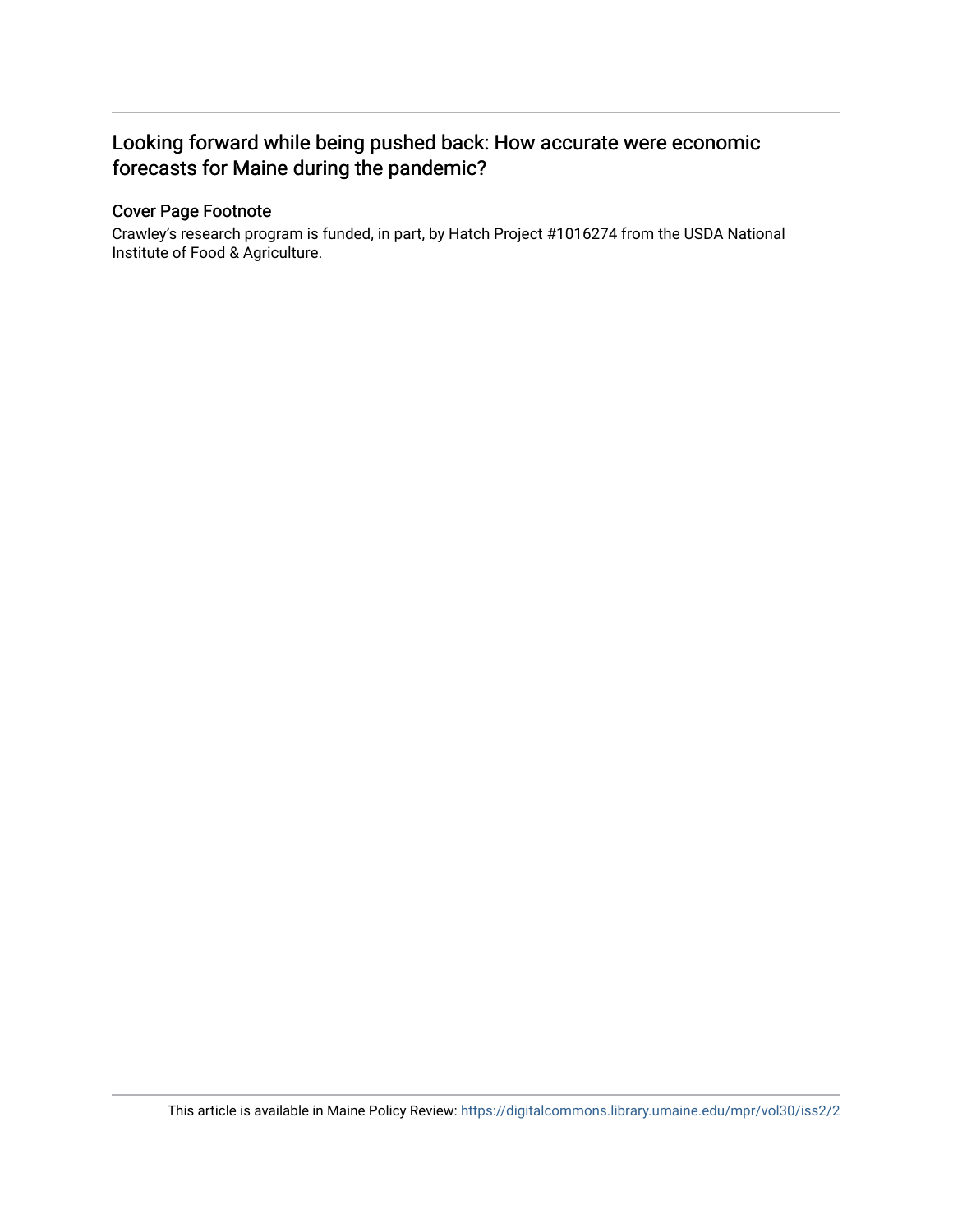# <span id="page-2-0"></span>Looking Forward While Being Pushed Back:

How Accurate Were Economic Forecasts for Maine during the Pandemic?

by Andrew Crawley and Angela Hallowell

#### Abstract

Economic forecasting is a challenging process, and how we understand the future often relies on what we have seen in the past. As COVID-19 case numbers began to increase, economies were forced to shutter and stay-at-home orders were implemented. Here, we compare our initial forecasts for output, employment, and tax revenue to actual values for 2020. Overall Maine's economy was more resilient than our forecasts first predicted, with tax revenues far exceeding the initial projections. However, when the numbers are explored further, it becomes clear that federal funds were a critical lifeline during turbulent times, and without this support, the damage to Maine would have been far more severe.

#### INTRODUCTION

The rapid global spread of COVID-19 plunged nations<br>into uncharted economic territory. As case numbers rose, people's behaviors changed, and governments issued stay-at-home orders. Never in modern economic history had nations been forced to shut down swaths of their economies, resulting in dramatic unemployment and structural changes to industries. Even more remarkable was the pace at which this occurred, with major shocks being felt over a six-week period. As it became clear that the pandemic was creating significant economic challenges, there was a greater need to forecast how long these effects would last and what the long-term impacts of shut downs would be.

Economic forecasting is challenging at the best of times, but attempting to forecast dynamic, fast-moving activity with incomplete information presents unprecedented issues. Economic forecasting is unique compared to other forms of forecasting in the sense that forecasters are forced to show their hand in almost real-time as they generate their forecasts. The product of these forecasts are usually observable against reality within a short time frame, thus any mistakes are evident almost immediately (Elliott and Timmermann [2008\)](#page-8-0). Economic forecasting is highly constrained by data availability, and it usually takes

months before traditional measures such as gross domestic product (GDP) or employment are available (Fiske et al. [1991\)](#page-8-1). Indicators such as monthly employment weren't available for two months after the initial shock; meanwhile, other indicators like GDP and personal income for the second quarter weren't released until July and September, respectively. At the time of writing in May 2021, we still await official data about other indicators such as poverty rates, household income, or migration.

Furthermore, when official data were released, they were subject to significant revisions as social distancing measures affected survey response rates and led to the misclassification of workers, and therefore increased error margins[.1](#page-7-0) Faced with all these challenges, economists turned to novel real-time data such as cell phone information on people's travel-to-work patterns and Google search trends on whether people were researching filing for unemployment (see, for example, the work of Brough et al. [2020](#page-8-2); Larson and Sinclair [2021\)](#page-8-3).

This paper presents original forecasts made using these novel data during April and May of 2020 for GDP, unemployment, and tax revenue for Maine. Throughout March 2020, information regarding the pandemic was changing daily. In Maine, the first COVID-19 case was reported on March 12, 2020. Although the governor's Stay Healthy at Home Executive Order did not take effect until three weeks later, on April 2, 2020, Maine's response time line shows that new precautionary measures took effect every day through the end of March.<sup>[2](#page-7-0)</sup> Since then, the pandemic has played out in ways both expected and unexpected; the duration of the pandemic and social-distancing measures, the severity of illness, federal and state fiscal policy, vaccination rollouts, and even the weather have affected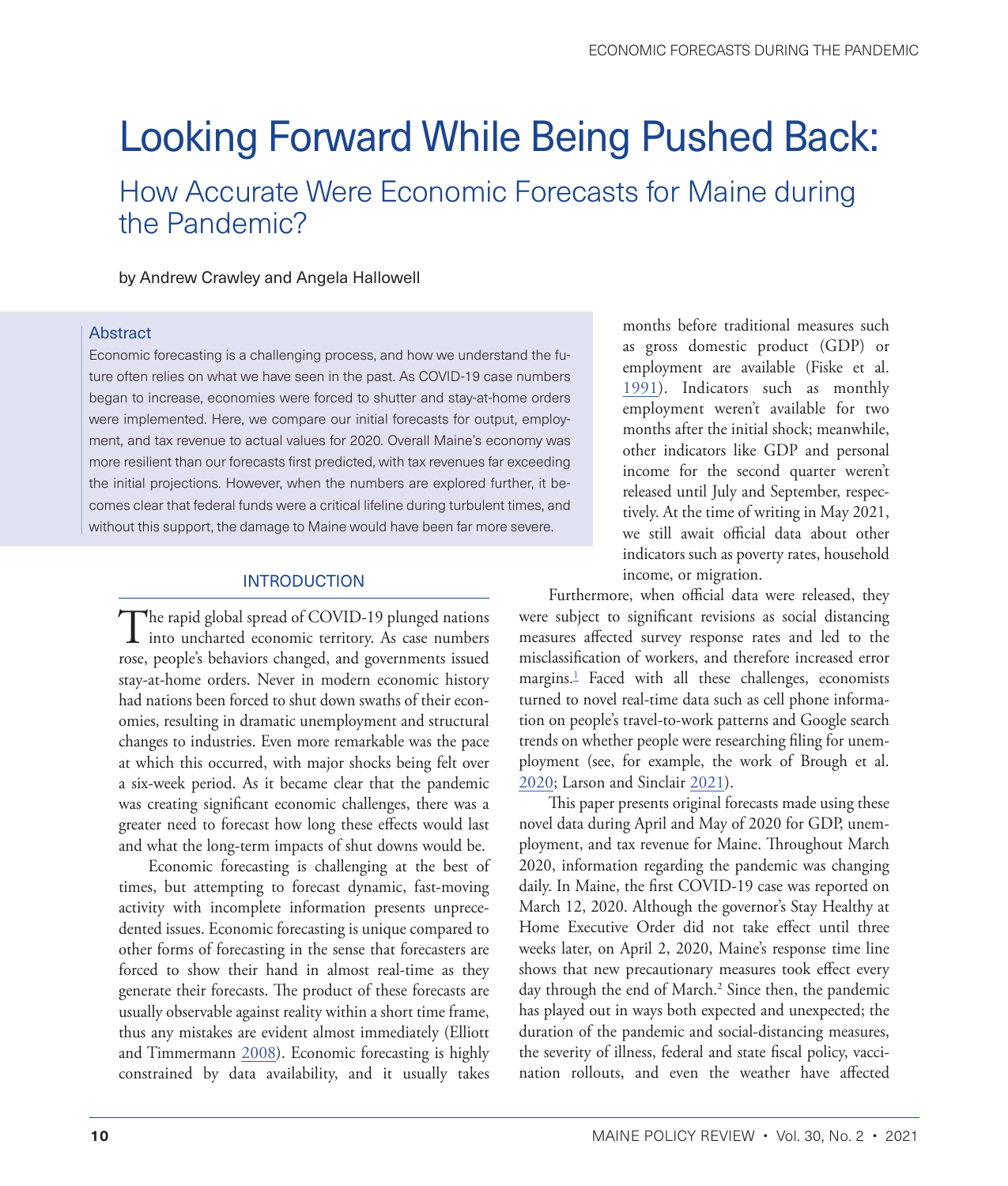economic outcomes in the past 18 months. In this paper, we reflect on our early forecasts and compare them to actual outcomes. In addition, we evaluate the forces that contributed to unexpected outcomes and present lessons learned about public policy during the pandemic.

#### OUTPUT

A nation's output is usually one of the first barom-<br>eters people use to assess how well it performs economically. GDP provides a snapshot of monetary or market value of all finished goods and services produced within a country's borders in a specific time period (Sutton et al. [2007\)](#page-8-4). During the start of the pandemic, GDP was expected to collapse; the bigger challenge was to estimate when it would recover. No modern economy had previously seen such a *hard stop* occur, thus we had no prior comparison to use as a model for forecasting its impact. While policymakers and academics alike faced this paucity of data, a team at Harvard and Brown Universities proposed one immediate solution: the Opportunity Insights Economic Tracker (Chetty et al. [2020\)](#page-8-5), which provides real-time open-source information.

The tracker is built using anonymized data from private companies, such as credit card processors and payroll firms, from which they construct statistics on consumer spending, employment rates, and other indicators by county, industry, and (precrisis) income level. We used a two-stage procedure to convert the data from this tracker to a usable form. First, real-time trends were linked to individual sectors, which allowed us to obtain perspective on the likely direction and magnitude of sector changes. We then used up-to-date information on sectoral changes (as of May 2020) to proportion how long these effects were likely to last, based on COVID-19 case numbers and transmission rates. Once we had formulated these inputs, we used the IMPLAN model to estimate the effect of these scenarios on total output.

IMPLAN is the acronym for "IMpact analysis for PLANing," a well-established and widely used economic model that uses input-output analyses and accounts for over 500 industries to estimate regional and industryspecific economic impacts (for more details about this model see Crawley and Welch [2017](#page-8-6)). Figure 1 displays the forecast along with the historic growth trend (representing

#### FIGURE 1: GDP Output Forecast



growth had there been no pandemic) along with the actual real GDP recorded for Maine 2020.

First, it must be noted the significant effect the COVID-19 pandemic had on output for the state of Maine. If the pandemic had not occurred, the economy would be significantly bigger than it is now. Real chaineddollar GDP was just over \$56 billion in 2020, marginally above the original forecast of \$55 billion made in May 2020. This reflects a relatively successful forecast and shows how output can be understood by looking at individual sectors' real-time performance. A bigger question remains in how long it will take for the economy to return to its previous growth path, which is more complex to answer.

COVID-19 has fundamentally changed how certain sectors such as hospitality and business services operate, the latter now contending with remote working and the former with social distancing and consumer behavior changes. Some initial evidence suggests changes are here to stay. Barrero et al.  $(2021)$  $(2021)$ , after conducting a survey of more than 30,000 Americans, found that 30 percent of workers would be working at home in some shape or form postpandemic. Spencer and Ashburn [\(2021](#page-8-8)) found an average decrease in rental income by more than 12 percent from Q1 to Q4 of 2020. The decrease suggests that many companies might be closing brick-and-mortar locations. Finally, there is anecdotal evidence that food and delivery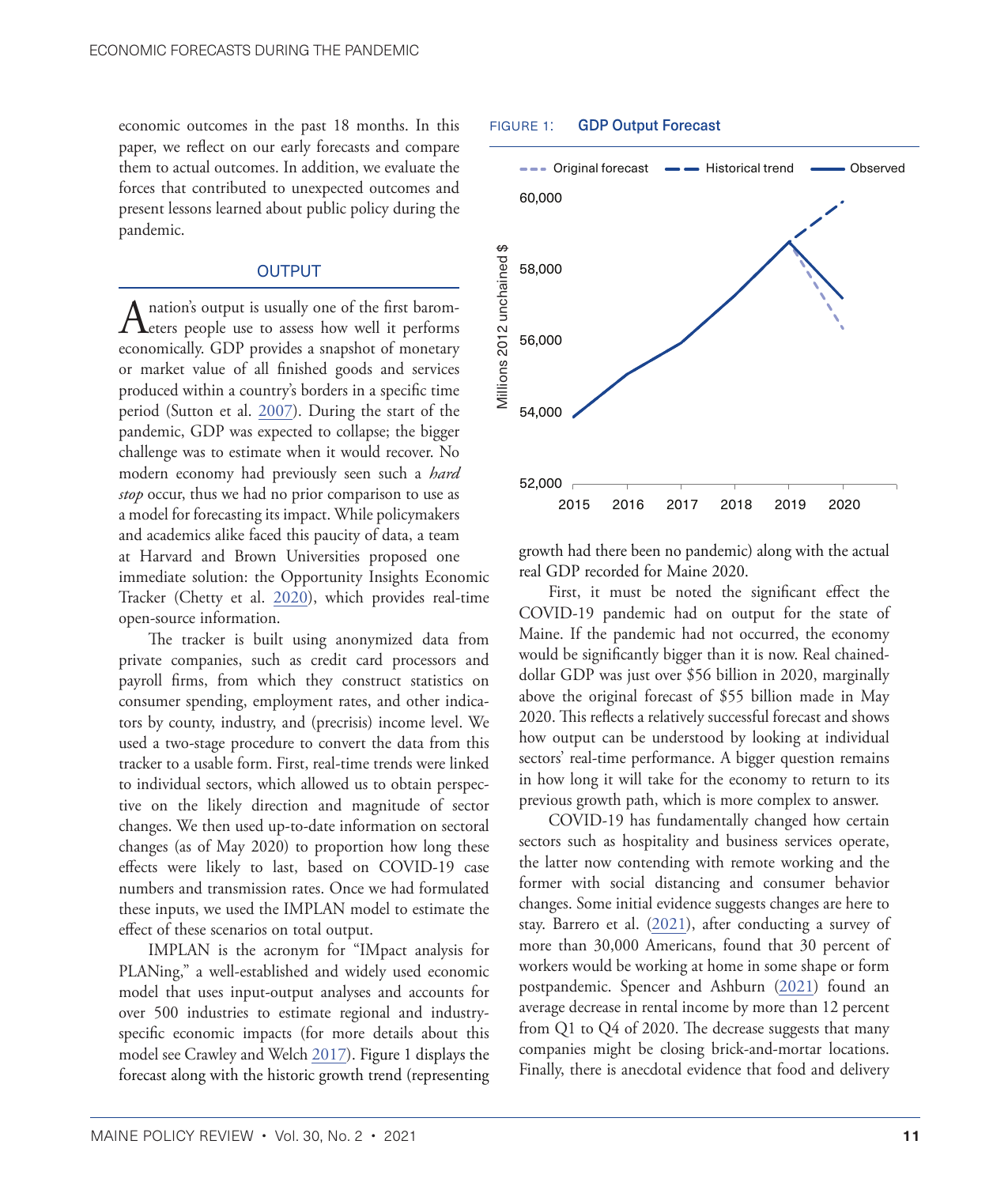<span id="page-4-0"></span>services will continue to thrive as consumer behavior has permanently changed.<sup>[3](#page-7-0)</sup> Academic work by Crawley ([2014\)](#page-8-9) prior to the pandemic found the commute times affected workers utility; this fact, coupled with structural economic changes, presents a new economic reality that the state of Maine will have to deal with in the future.

#### UNEMPLOYMENT/EMPLOYMENT

A mong the most immediate economic impacts<br>
Helt from the pandemic was a rise in unemployment. As many businesses were forced to close, workers were laid off or furloughed for an unknown period of time. In the week ending March 21, 2020, the first week that COVID-19 significantly affected unemployment, over 21,000 Mainers filed initial claims for unemployment assistance. To put this number in context, prior to COVID-19,

Maine's worst week for unemployment insurance claims was in the second week of July 1991, when over 11,000 individuals filed initial claims. By the end of April 2020, over 12 percent of eligible workers in Maine were withdrawing unemployment benefits, the most in the state's history (although that would eventually climb to over 27 percent by the end of May 2020).

The rapidity with which COVID-19 led to recordbreaking unemployment cannot be overexaggerated. Our early forecasts carried the assumption that the public health situation, including social-distancing measures, would be the primary driver of labor market outcomes. As with GDP, official unemployment data are highly lagged. However, initial unemployment insurance claims data, an administrative data source, are available with only a one-week lag. In addition to these data, we also used a more novel metric to capture the developing unemployment situation: Google Trends data similar to the work of Goldsmith-Pinkham and Sojourner ([2020\)](#page-8-10). Figure 2 depicts the trends for the search term "file for unemployment" in Maine over the period February 2020 to June 2020.

These real-time data were incredibly useful to obtain the pulse of the labor market during this period. Using these real-time data and following the work of Gascon [\(2020](#page-8-11)), we used occupational employment statistics (OES) to estimate the number of workers who were at risk of unemployment. We categorized workers in three ways: (1)



essential workers, (2) workers likely able to work from home, and (3) high-risk workers, typically those with high contact and little ability to work from home. Our ability to categorize these workers depended on our understanding of public health measures and regulations targeted towards social distancing, and in many cases assumptions were based on anecdotes. We found that approximately 31 percent of Maine's workforce was at risk of becoming unemployed due to the COVID-19 pandemic. Figure 3 breaks down this estimated loss of employment by industry. Depending on the rate at which high-risk workers became unemployed, this would translate to a state unemployment rate of between 14 percent and 30 percent during Q2 of 2020. These estimates also predicted that the impacts would be highly disproportionate across industries and wage levels.

The analysis highlighted that the losses would be greatest in hospitality; retail; agriculture; and arts, entertainment, and recreation, where between 44 percent and 92 percent of workers were at risk of unemployment. Additionally, under this framework, we were able to estimate that nearly 80 percent of at-risk workers had annual salaries under \$40,000, and nearly half of at-risk workers had annual salaries between \$25,000 and \$30,000. Figure 4 displays the official and adjusted unemployment rate for Maine over the course of the last year.

Early in the pandemic, when uncertainty was high and data were scarce, misclassification of those who were unemployed was common[.4](#page-7-0) To this end, the Maine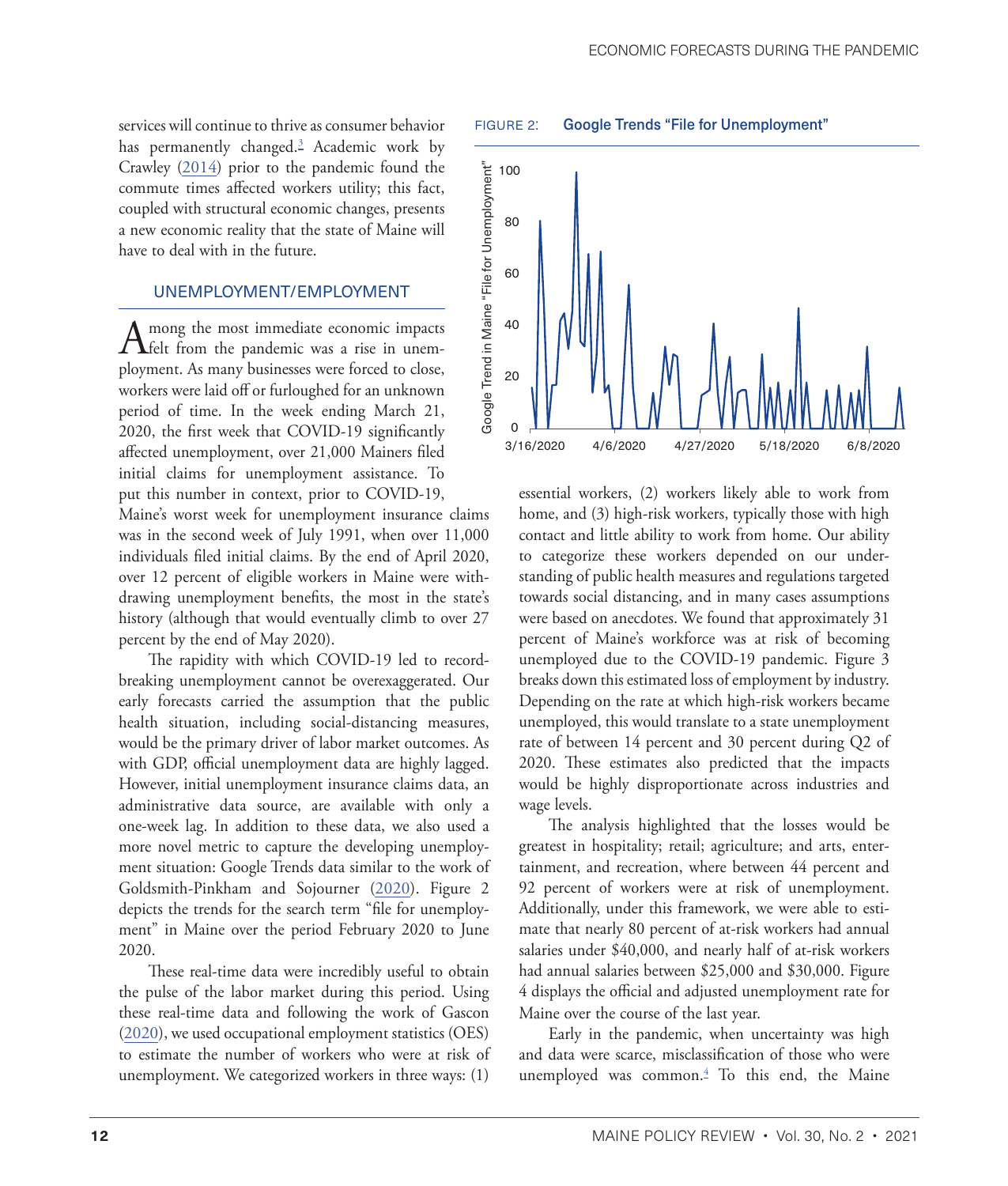#### <span id="page-5-0"></span>FIGURE 3: Estimated Loss of Employment by Industry



0% 10% 20% 30% 40% 50% 60% 70% 80% 90%100%

#### FIGURE 4: Unemployment Rates for Maine



Department of Labor estimated an unemployment rate holding the labor force participation rate constant. The result was a much higher figure with unemployment topping out at 14.2 percent in April 2020 but then steadily falling.

This was a difficult forecast given the paucity of data available at the time and the uncertainty around vaccination and stay-at-home orders. However, the adjusted rate was inside the margin of error of our original forecast. What fueled our initial forecast for unemployment was the occupational mix within the state. During March 2020 and April 2020, worst-case assumptions about which businesses and occupations would be stable during the pandemic led to a more severe estimation than what we actually saw. While our unemployment forecast was realistic in the first months of the pandemic, it was an overestimate for the summer and fall.

One of the other core drivers of this estimation was the assumption that high unemployment would lead to low expenditures. However, after the Paycheck Protection Program (PPP) provided firms with funds to maintain wages for furloughed workers, enhanced unemployment programs such as Pandemic Unemployment Assistance (PUA) and Federal Pandemic Unemployment Compensation (FPUC) supported those who lost jobs. With these streams of federal aid, consumption remained fairly high, and the economy continued to operate even as the pressures of the pandemic took hold.

#### STATE REVENUE

The final measure forecast was Maine's tax revenue, something that is traditionally highly vulnerable to recessions. Historically during periods of economic decline, the demand for durable goods drops, individuals lose income, and corporations report less profit. For example, in the fiscal year ending June 30, 2009, during the last major US downturn, Maine's general fund revenues were down 9.0 percent, or \$276 million compared to the previous year, with over \$200 million of that loss attributed to individual income tax.<sup>[5](#page-7-0)</sup>

However, the pandemic was not an ordinary economic recession. The economy came to almost a complete standstill as the result of public health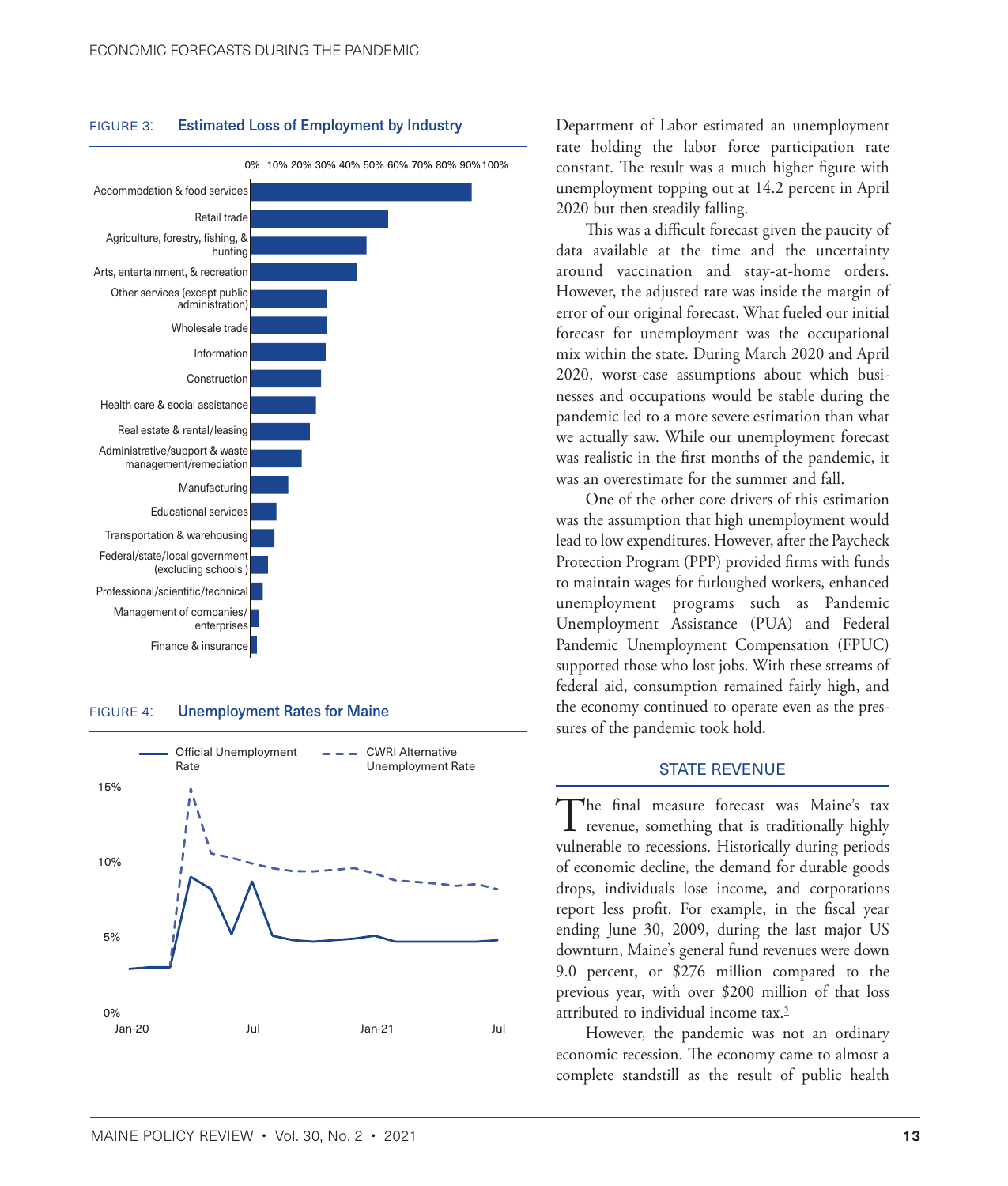<span id="page-6-0"></span>concerns, shutdowns, and social-distancing measures. Each of these factors alone could curtail output in the short run. To complicate the situation, none of these factors was economic in nature, which made their effect on consumption difficult to gauge. Primarily, the forecast was driven by the assumption of a major decline in income tax revenue due to historic losses of employment. We also expected significant reductions in consumer spending, leading to losses in sales tax revenue. To estimate these losses, we again turned to the IMPLAN model previously described and averaged the most significant assumption of job loss across all the risky occupations. This translated to a forecast of a 40 percent fall in employment across the risky occupations.

Using occupational employment and wage estimates by industry, we were able to calculate the fall in employee compensation (wages and earnings) at the industry level. We created a nonadjusted and an adjusted wage loss, with the adjusted value offsetting sectoral wage loss by the total anticipated unemployment benefit per sector. This allowed wage-related revenue loss to be dampened as it was replaced by unemployment benefits, which are traditionally taxable. Table 1 gives a detailed breakdown of the forecast. Using the method outlined earlier, we projected colossal impacts to total tax revenues. Total tax revenues were projected to fall by approximately \$358 million in the calendar year 2020 after being adjusted for taxable unemployment benefits. Consumption was forecast to decline by 28 percent.

This proved to be the most complex forecast that we undertook, and our projections were significantly different from the actual values Maine saw as indicated in Figure 5. Why the forecasts were so far out has major lessons for the state both in terms of forecasting and also from a policy perspective. The known year-on-year (yoy) changes between the fiscal year 2020 and the fiscal year through to April 2021 show a decline in income tax revenue of -0.4 percent, thus a forecast error of over 20 percent. This large discrepancy can be partly explained as a result of expanded unemployment benefits such as FPUC, PUA, and the Pandemic Emergency Unemployment Compensation (PEUC). All of these programs expanded and significantly broadened the eligibility and amount of unemployment accessible to workers.

According to Federal Funds Information for States (FFIS) tracking for state funding for COVID-19 as of

#### table 1: Revenue Forecast

| Category                            | Forecast          |
|-------------------------------------|-------------------|
| Total jobs lost                     | 65,728            |
| Direct and induced consumption lost | 28%               |
| Wage loss                           |                   |
| Not adjusted                        | (\$2,212,334,117) |
| Adjusted                            | (\$1,060,135,103) |
| Income tax loss                     | 21%               |
| Not adjusted                        | (\$772,719,079)   |
| Adjusted                            | (\$358,386,884)   |

#### FIGURE 5: Comparison of Tax Estimates



January 13, 2021, Mainers received over \$1 billion in the extra \$600 payment (FPUC) alone. Between PUA and PEUC, Mainers received \$255 million.<sup>6</sup> These funds are astoundingly high, and this level of transfer benefit (federal to state) has never been seen in modern times even during the great recession of 2008–2009. This influx of money also partly explains the differential in the sales tax forecast, originally projected to fall 28 percent, it actually rose 8.2 percent, a forecast error of over 36 percent. The significantly larger expanded unemployment insurance dampened the blow to both individual income tax revenues and consumption, especially when coupled with Economic Impact Payments from the CARES Act in 2020. The CARES Act (March 2020) provided a one-time, direct cash payment of up to \$1,200 per person, plus \$500 per child for individuals earning less than \$99,000 (or \$198,000 for joint filers).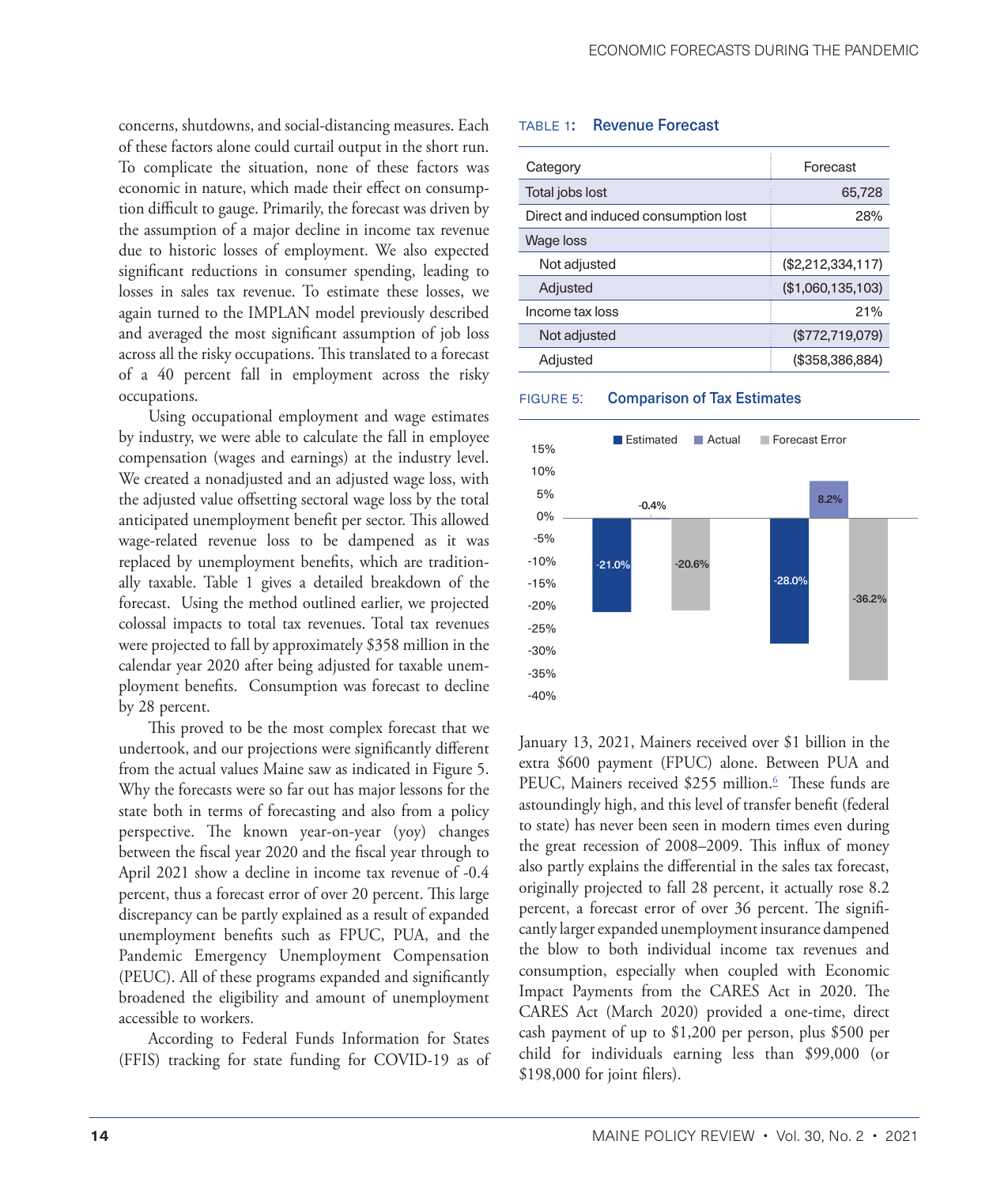<span id="page-7-0"></span>The Consolidated Appropriations Act (December 2020) provided direct payments of \$600 per person, including for dependents ages 16 and younger. Finally, the American Rescue Plan (March 2021) provided direct cash payments of up to \$1,400 for individuals.<sup>7</sup> The majority of these payments were income-dependent, but almost 96 percent of Mainers were eligible for these funds.<sup>8</sup> All of these direct payments undoubtedly allowed income to remain higher than originally estimated due to workers being furloughed and paid rather than laid off. Job losses were also concentrated in the lowest-wage occupations, with the hardest-hit sector being leisure and hospitality, down 26 percent in 2020.

Finally, and more fundamentally going forward, social-distancing measures and restrictions alone did not cause consumers to stop spending. The work of Gabe and Crawley (2021) found empirical evidence that consumers altered their behavior far earlier than any formal restrictions were in place. E-commerce sales exploded as consumers flocked to make purchases online and traditional brick-and-mortar businesses altered their way of working, switching to more remote activities (Chaudhary [2020](#page-8-12)). There is also emerging evidence that even as the pandemic eases, consumer behavior as well as business practices will not return to business as usual (see for example the work of Barnes [2020]). In the case of Maine, this change presents challenges and opportunities for the economy going forward.

#### IMPLICATIONS FOR POLICY

This paper has provided a review of forecasts generated<br>right at the start of the pandemic from March to May of 2020. They were made at a time of significant uncertainty and a dynamic changing environment, two things that have large impacts on forecasting accuracy. However, two of the three forecasts were fairly accurate, with both output and unemployment being within the margin of error in the short term. These indicators are good predictors as to the overall direction of an economy, and our ability to accurately forecast these even during a pandemic is beneficial. Our use of novel real-time data helped generate this forecast, so we would recommend its continued use in the future. In terms of the actual observed values for output and unemployment, both are still well below/above their historic growth path. This is a point of concern, and one

that policymakers should be aware of. Additionally, the labor market, although recovering, is still not operating as efficiently as it once was; Maine was already struggling to fill job vacancies prior to the pandemic, and it will continue to be a challenge for the state.

Although our first two forecasts were relatively successful, revenue was a different matter, and our projections were significantly wide of the mark. The biggest contributing factor to this forecast's errors was the major stimulus given by the federal government. Our forecasts could be looked upon as an a priori of what would have occurred if these funds had not been made available, and with that in mind, the importance of the funds cannot be underestimated. Maine's economy was able to weather the worst of the short-term pandemic effects by maintaining solid consumption growth and unemployment assistance. But as these programs end, it is imperative that additional support is available to ensure the long-term health of Maine's economy. Acknowledging changing consumer behavior and business practices, the state must be ready to support the development of new digital infrastructure as well as training the new workforce.

#### ACKNOWLEDGMENTS

Crawley's research program is funded, in part, by Hatch Project #1016274 from the USDA National Institute of Food & Agriculture.

#### **NOTES**

- [1](#page-2-0) For more details about the impact of COVID-19 on error margins in labor market data, visit [https://www.bls.gov](https://www.bls.gov/covid19/effects-of-covid-19-pandemic-and-response-on-the-employment-situation-news-release.htm#summaries) [/covid19/effects-of-covid-19-pandemic-and-response-on-the](https://www.bls.gov/covid19/effects-of-covid-19-pandemic-and-response-on-the-employment-situation-news-release.htm#summaries) [-employment-situation-news-release.htm#summaries.](https://www.bls.gov/covid19/effects-of-covid-19-pandemic-and-response-on-the-employment-situation-news-release.htm#summaries)
- [2](#page-2-0) For more detail, please refer to [https://www.maine.gov](https://www.maine.gov/covid19/timeline) [/covid19/timeline.](https://www.maine.gov/covid19/timeline)
- [3](#page-4-0) [https://fortune.com/2021/04/20/restaurants-food-delivery](https://fortune.com/2021/04/20/restaurants-food-delivery-apps-fees-commission-doordash-uber-eats-grubhub/) [-apps-fees-commission-doordash-uber-eats-grubhub/](https://fortune.com/2021/04/20/restaurants-food-delivery-apps-fees-commission-doordash-uber-eats-grubhub/)
- [4](#page-4-0) [https://www.brookings.edu/blog/up-front/2020/06/30](https://www.brookings.edu/blog/up-front/2020/06/30/who-are-the-potentially-misclassified-in-the-employment-report/) [/who-are-the-potentially-misclassified-in-the-employment](https://www.brookings.edu/blog/up-front/2020/06/30/who-are-the-potentially-misclassified-in-the-employment-report/) [-report/](https://www.brookings.edu/blog/up-front/2020/06/30/who-are-the-potentially-misclassified-in-the-employment-report/)
- [5](#page-5-0) [https://www.maine.gov/osc/sites/maine.gov.osc/files/inline](https://www.maine.gov/osc/sites/maine.gov.osc/files/inline-files/2009%2006%20Report.pdf) [-files/2009%2006%20Report.pdf](https://www.maine.gov/osc/sites/maine.gov.osc/files/inline-files/2009%2006%20Report.pdf)
- [6](#page-6-0) The complete report may be accessed here: [https://ffis.org](https://ffis.org/SPR/39/10) [/SPR/39/10.](https://ffis.org/SPR/39/10)
- 7 For more details, please refer to [https://www.usa.gov](https://www.usa.gov/covid-stimulus-checks) [/covid-stimulus-checks.](https://www.usa.gov/covid-stimulus-checks)
- 8 [https://www.usatoday.com/story/money/2020/04/28](https://www.usatoday.com/story/money/2020/04/28/how-many-people-will-get-1200-in-every-state/111604090/) [/how-many-people-will-get-1200-in-every-state/111604090/](https://www.usatoday.com/story/money/2020/04/28/how-many-people-will-get-1200-in-every-state/111604090/)